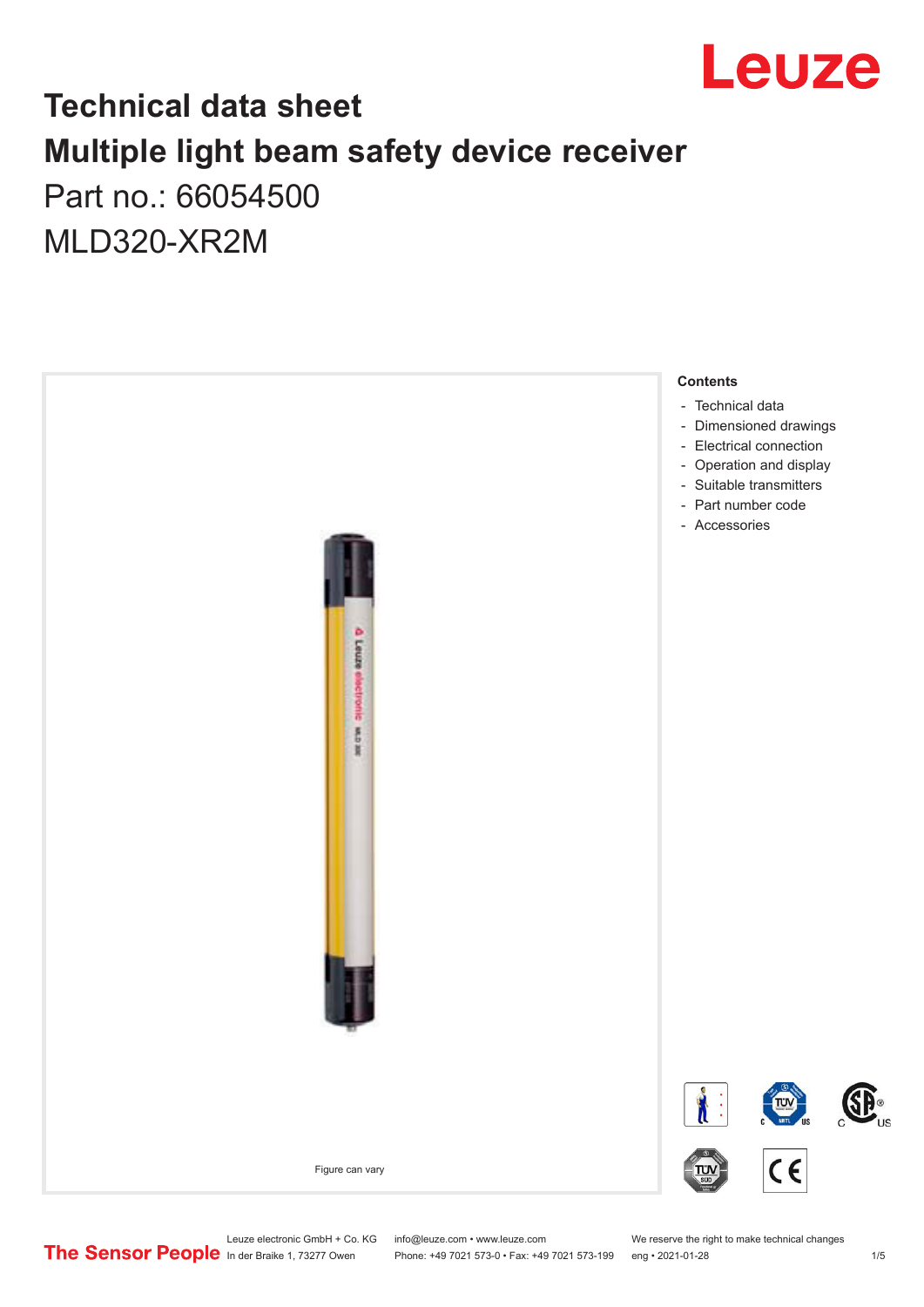## <span id="page-1-0"></span>**Technical data**

# Leuze

| <b>Basic data</b>                              |                                                    |
|------------------------------------------------|----------------------------------------------------|
| <b>Series</b>                                  | <b>MLD 300</b>                                     |
| Device type                                    | Receiver                                           |
| <b>Special version</b>                         |                                                    |
| <b>Special version</b>                         | Integrated status indicator                        |
| <b>Functions</b>                               |                                                    |
|                                                |                                                    |
| <b>Functions</b>                               | Contactor monitoring (EDM), selectable             |
|                                                | Start/restart interlock (RES), selectable          |
| <b>Characteristic parameters</b>               |                                                    |
| Type                                           | 2, IEC/EN 61496                                    |
| <b>SIL</b>                                     | 1, IEC 61508                                       |
| <b>SILCL</b>                                   | 1, IEC/EN 62061                                    |
| Performance Level (PL)                         | c, EN ISO 13849-1                                  |
| MTTF <sub>a</sub>                              | 204 years, EN ISO 13849-1                          |
| PFH <sub>D</sub>                               | 1.2E-08 per hour                                   |
| Mission time T <sub>M</sub>                    | 20 years, EN ISO 13849-1                           |
| Category                                       | 3, EN ISO 13849                                    |
|                                                |                                                    |
| <b>Optical data</b>                            |                                                    |
| <b>Number of beams</b>                         | 2 Piece(s)                                         |
| <b>Beam spacing</b>                            | 500 mm                                             |
| <b>Electrical data</b>                         |                                                    |
| <b>Protective circuit</b>                      | Overvoltage protection                             |
|                                                | Short circuit protected                            |
|                                                |                                                    |
| Performance data                               |                                                    |
| Supply voltage $U_{B}$                         | 24 V, DC, -20  20 %                                |
| Current consumption, max.                      | 150 mA, Without external load                      |
| <b>Fuse</b>                                    | External with max, 3 A                             |
|                                                |                                                    |
| Inputs                                         |                                                    |
| Number of digital switching inputs             | 3 Piece(s)                                         |
| <b>Switching inputs</b>                        |                                                    |
| Type                                           | Digital switching input                            |
| Switching voltage high, min.                   | 18.2 V                                             |
| Switching voltage low, max.                    | 2.5V                                               |
| Switching voltage, typ.                        | 23 V                                               |
| Voltage type                                   | DC                                                 |
| Switching current, max.                        | 5 mA                                               |
|                                                |                                                    |
| Digital switching input 1                      |                                                    |
| <b>Assignment</b>                              | Connection 1, pin 1                                |
| <b>Function</b>                                | Control input for start/restart interlock<br>(RES) |
|                                                |                                                    |
| Digital switching input 2                      |                                                    |
| <b>Assignment</b><br><b>Function</b>           | Connection 1, pin 3                                |
|                                                | Control input for contactor monitoring<br>(EDM)    |
|                                                |                                                    |
| Digital switching input 3<br><b>Assignment</b> | Connection 1, pin 4                                |
| <b>Function</b>                                | Control input for start/restart interlock          |
|                                                | (RES)                                              |

| Outputs                                                          |                                      |
|------------------------------------------------------------------|--------------------------------------|
| Number of safety-related switching 2 Piece(s)<br>outputs (OSSDs) |                                      |
| Number of digital switching outputs 1 Piece(s)                   |                                      |
| Safety-related switching outputs                                 |                                      |
| Type                                                             | Safety-related switching output OSSD |
| Switching voltage high, min.                                     | 18.2 V                               |
| Switching voltage low, max.                                      | 2.5V                                 |
| Switching voltage, typ.                                          | 23 V                                 |
| <b>Voltage type</b>                                              | DC                                   |
| Current load, max.                                               | 380 mA                               |
| Load inductivity                                                 | 2,200,000 µH                         |
| Load capacity                                                    | $0.3 \mu F$                          |
| Residual current, max.                                           | $0.2 \text{ mA}$                     |
| Residual current, typ.                                           | $0.002 \, \text{mA}$                 |
| Voltage drop                                                     | 1 <sub>V</sub>                       |
|                                                                  |                                      |
| Safety-related switching output 1                                |                                      |
| Assignment                                                       | Connection 1, pin 6                  |
| <b>Switching element</b>                                         | Transistor, PNP                      |
| Safety-related switching output 2                                |                                      |
| Assignment                                                       | Connection 1, pin 5                  |
| <b>Switching element</b>                                         | Transistor, PNP                      |
|                                                                  |                                      |
| <b>Switching outputs</b>                                         |                                      |
| Type                                                             | Digital switching output             |
| Switching voltage high, min.                                     | 18.2 V                               |
| Switching voltage low, max.                                      | 2.5V                                 |
| Switching voltage, typ.                                          | 23 V                                 |
| Voltage type                                                     | <b>DC</b>                            |
| Switching output 1                                               |                                      |
| Assignment                                                       | Connection 1, pin 1                  |
| <b>Switching element</b>                                         | <b>Transistor, PNP</b>               |
|                                                                  |                                      |
| <b>Timing</b>                                                    |                                      |
| <b>Response time</b>                                             | $25 \text{ ms}$                      |
| <b>Restart delay time</b>                                        | 100 ms                               |
| <b>Connection</b>                                                |                                      |
| <b>Number of connections</b>                                     | 1 Piece(s)                           |
|                                                                  |                                      |
| <b>Connection 1</b>                                              |                                      |
| <b>Function</b>                                                  | Machine interface                    |
| Type of connection                                               | Connector                            |
| <b>Thread size</b>                                               | M <sub>12</sub>                      |
| <b>Material</b>                                                  | Metal                                |
| No. of pins                                                      | 8-pin                                |
|                                                                  |                                      |
| <b>Cable properties</b>                                          |                                      |
| Permissible conductor cross<br>section, typ.                     | $0.25$ mm <sup>2</sup>               |
| Length of connection cable, max.                                 | 100 m                                |
| Permissible cable resistance to<br>load, max.                    | $200 \Omega$                         |

Leuze electronic GmbH + Co. KG info@leuze.com • www.leuze.com We reserve the right to make technical changes ln der Braike 1, 73277 Owen Phone: +49 7021 573-0 • Fax: +49 7021 573-199 eng • 2021-01-28 2/5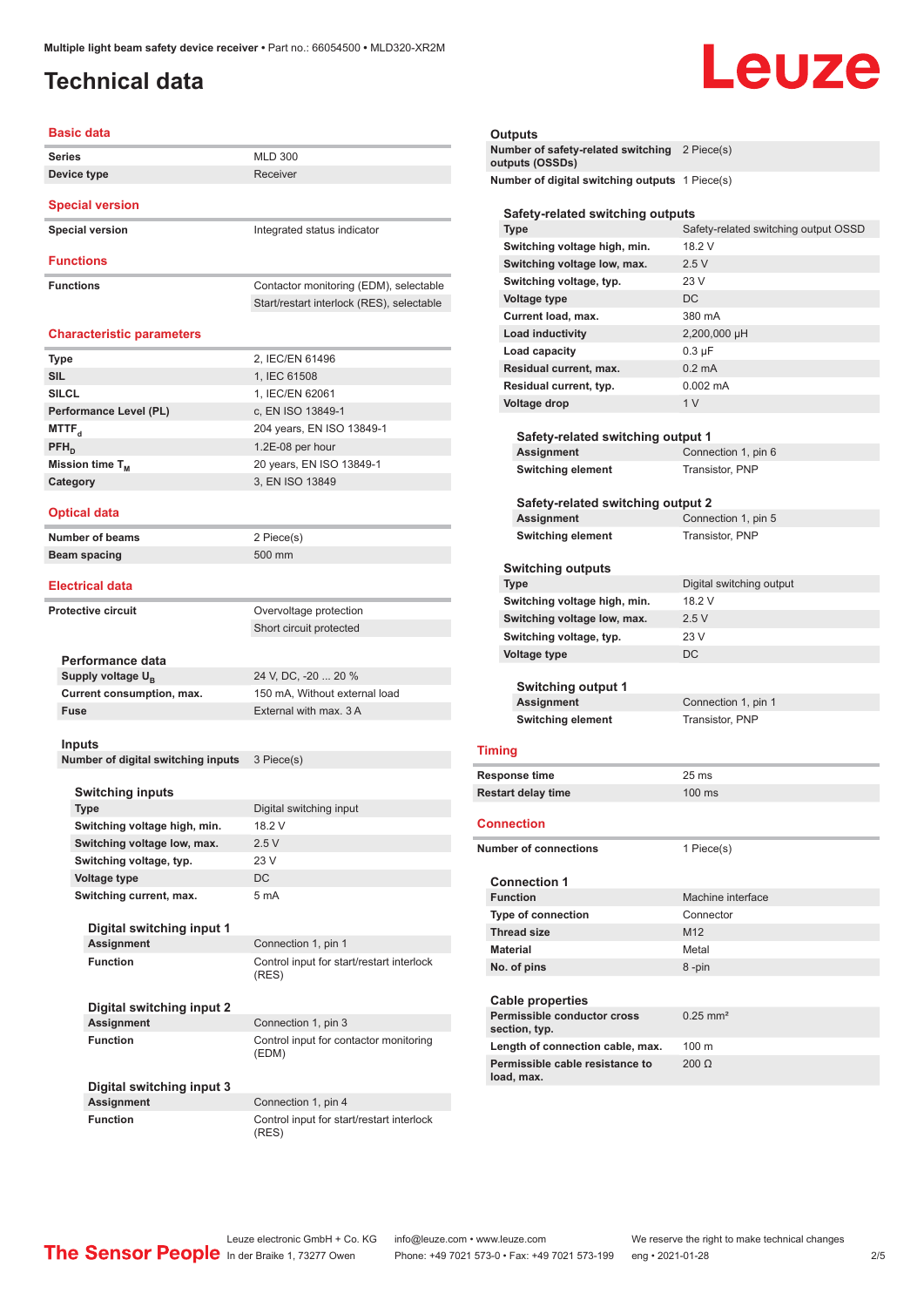## <span id="page-2-0"></span>**Technical data**

# Leuze

#### **Mechanical data**

| Dimension (W x H x L)       | 52 mm x 600 mm x 64.7 mm |
|-----------------------------|--------------------------|
| <b>Housing material</b>     | Metal                    |
| <b>Metal housing</b>        | Aluminum                 |
| Lens cover material         | Plastic / PMMA           |
| <b>Material of end caps</b> | Diecast zinc             |
| Net weight                  | $1,400$ q                |
| <b>Housing color</b>        | Yellow, RAL 1021         |
| <b>Type of fastening</b>    | Groove mounting          |
|                             | Swivel mount             |
|                             |                          |

#### **Operation and display**

| Type of display                | I FD       |  |
|--------------------------------|------------|--|
| <b>Number of LEDs</b>          | 2 Piece(s) |  |
| <b>Environmental data</b>      |            |  |
| Ambient temperature, operation | $-3055$ °C |  |
| Ambient temperature, storage   | $-4075 °C$ |  |

| Degree of protection         | IP 67          |  |
|------------------------------|----------------|--|
| <b>Protection class</b>      | III            |  |
| <b>Certifications</b>        | c CSA US       |  |
|                              | c TÜV NRTL US  |  |
|                              | TÜV Süd        |  |
| <b>US patents</b>            | US 6,418,546 B |  |
|                              | US 7,741,595 B |  |
|                              |                |  |
| <b>Classification</b>        |                |  |
|                              |                |  |
| <b>Customs tariff number</b> | 85365019       |  |
| eCl@ss 5.1.4                 | 27272703       |  |
| eCl@ss 8.0                   | 27272703       |  |
| eCl@ss 9.0                   | 27272703       |  |
| eCl@ss 10.0                  | 27272703       |  |
| eCl@ss 11.0                  | 27272703       |  |
| <b>ETIM 5.0</b>              | EC001832       |  |

**ETIM 7.0** EC001832

**Certifications**

## **Dimensioned drawings**

**Relative humidity (non-condensing)** 0 ... 95 %

All dimensions in millimeters



## **Electrical connection**

### **Connection 1**

| <b>Function</b>    | Machine interface |
|--------------------|-------------------|
| Type of connection | Connector         |
| <b>Thread size</b> | M12               |
| <b>Type</b>        | Male              |
| <b>Material</b>    | Metal             |
| No. of pins        | 8-pin             |
| Encoding           | A-coded           |

### **Pin Pin assignment Conductor Conductor Color**

| 1              | RES/OSSD status signal | White        |
|----------------|------------------------|--------------|
| $\overline{2}$ | $+24V$                 | <b>Brown</b> |
| 3              | <b>EDM</b>             | Green        |
| 4              | <b>MODE</b>            | Yellow       |
| 5              | OSSD <sub>2</sub>      | Gray         |
| 6              | OSSD1                  | Pink         |
| 7              | 0 V                    | <b>Blue</b>  |
| 8              | n.c.                   | Red          |



Leuze electronic GmbH + Co. KG info@leuze.com • www.leuze.com We reserve the right to make technical changes<br>
The Sensor People in der Braike 1, 73277 Owen Phone: +49 7021 573-0 • Fax: +49 7021 573-199 eng • 2021-01-28

Phone: +49 7021 573-0 • Fax: +49 7021 573-199 eng • 2021-01-28 3/5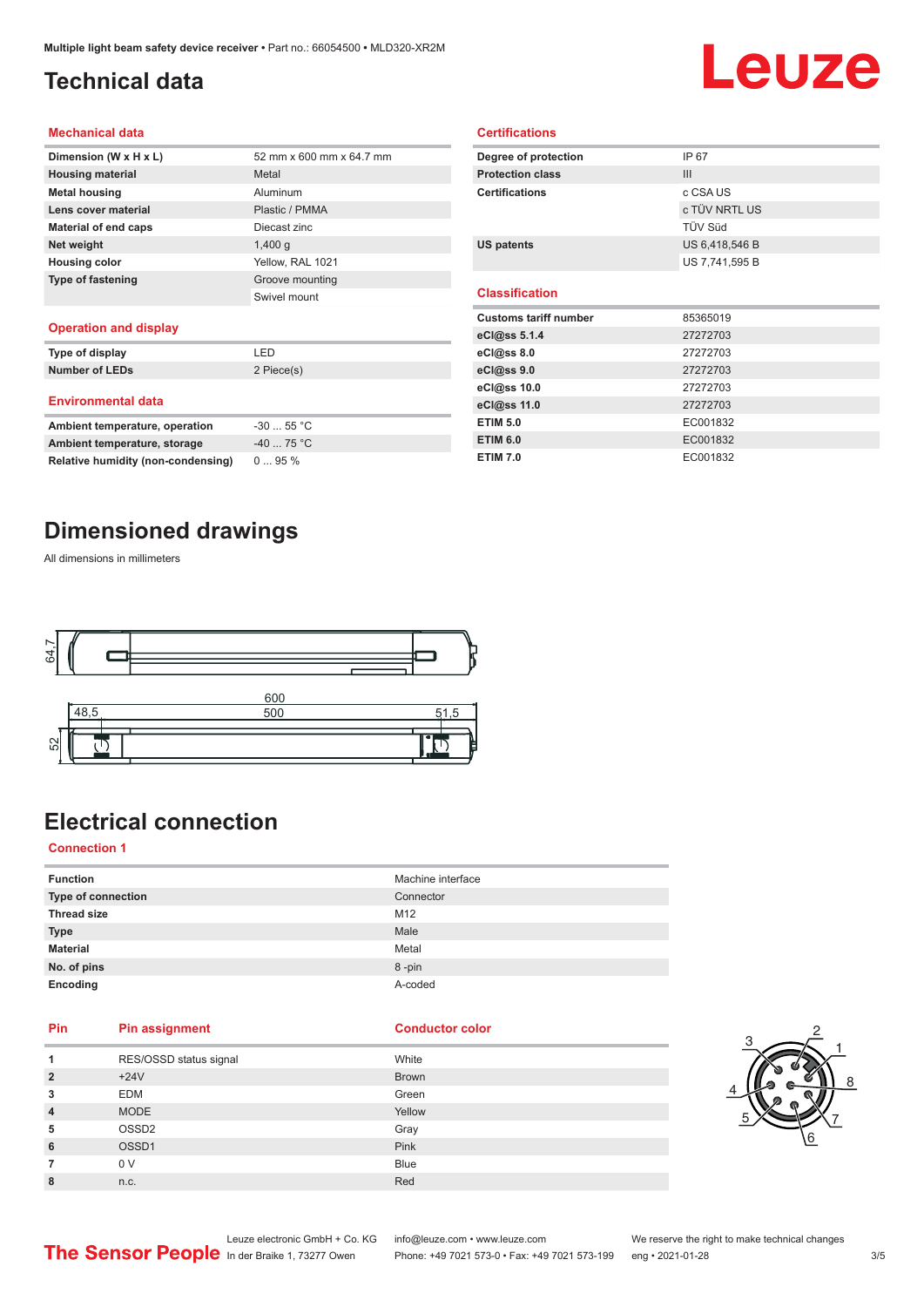## <span id="page-3-0"></span>**Operation and display**

## **Leuze**

| <b>LED</b>     | <b>Display</b>           | <b>Meaning</b>                                       |
|----------------|--------------------------|------------------------------------------------------|
|                | Red, continuous light    | OSSD off.                                            |
|                | Green, continuous light  | OSSD on                                              |
|                | Red, flashing, 1 Hz      | External error                                       |
|                | Red, flashing, 10 Hz     | Internal error                                       |
|                | Green, flashing, 1 Hz    | Weak signal, device not optimally aligned or soiled. |
| $\overline{2}$ | Yellow, continuous light | Start/restart interlock locked.                      |

## **Suitable transmitters**

| Part no. | <b>Designation</b> | <b>Article</b>                                      | <b>Description</b>                                                                                                           |
|----------|--------------------|-----------------------------------------------------|------------------------------------------------------------------------------------------------------------------------------|
| 66001500 | MLD300-XT2         | Multiple light beam<br>safety device<br>transmitter | Operating range: 20  70 m<br>Number of beams: 2 Piece(s)<br>Beam spacing: 500 mm<br>Connection: Connector, M12, Metal, 5-pin |

## **Part number code**

| <b>MLD</b> | Part designation: MLDxyy-zab/t<br>Multiple light beam safety device                                                                                                                                                                                                                               |
|------------|---------------------------------------------------------------------------------------------------------------------------------------------------------------------------------------------------------------------------------------------------------------------------------------------------|
| x          | <b>Series</b><br>3: MLD 300<br>5: MLD 500                                                                                                                                                                                                                                                         |
| уу         | <b>Function classes</b><br>00: transmitter<br>10: automatic restart<br>12: external testing<br>20: EDM/RES<br>30: muting<br>35: timing controlled 4-sensor muting                                                                                                                                 |
| z          | Device type<br>T: transmitter<br>R: receiver<br>RT: transceiver<br>xT: transmitter with high range<br>xR: receiver for high range                                                                                                                                                                 |
| a          | Number of beams                                                                                                                                                                                                                                                                                   |
| b          | Option<br>L: integrated laser alignment aid (for transmitter/receiver)<br>M: integrated status indicator (MLD 320, MLD 520) or integrated status and muting indicator (MLD 330, MLD 335, MLD 510/A, MLD 530,<br>MLD 535)<br>E: connection socket for external muting indicator (AS-i models only) |
| /t         | Safety-related switching outputs (OSSDs), connection technology<br>-: transistor output, M12 plug<br>A: integrated AS-i interface, M12 plug, (safety bus system)                                                                                                                                  |
|            | <b>Note</b>                                                                                                                                                                                                                                                                                       |
|            | $\&$ A list with all available device types can be found on the Leuze website at www.leuze.com.                                                                                                                                                                                                   |